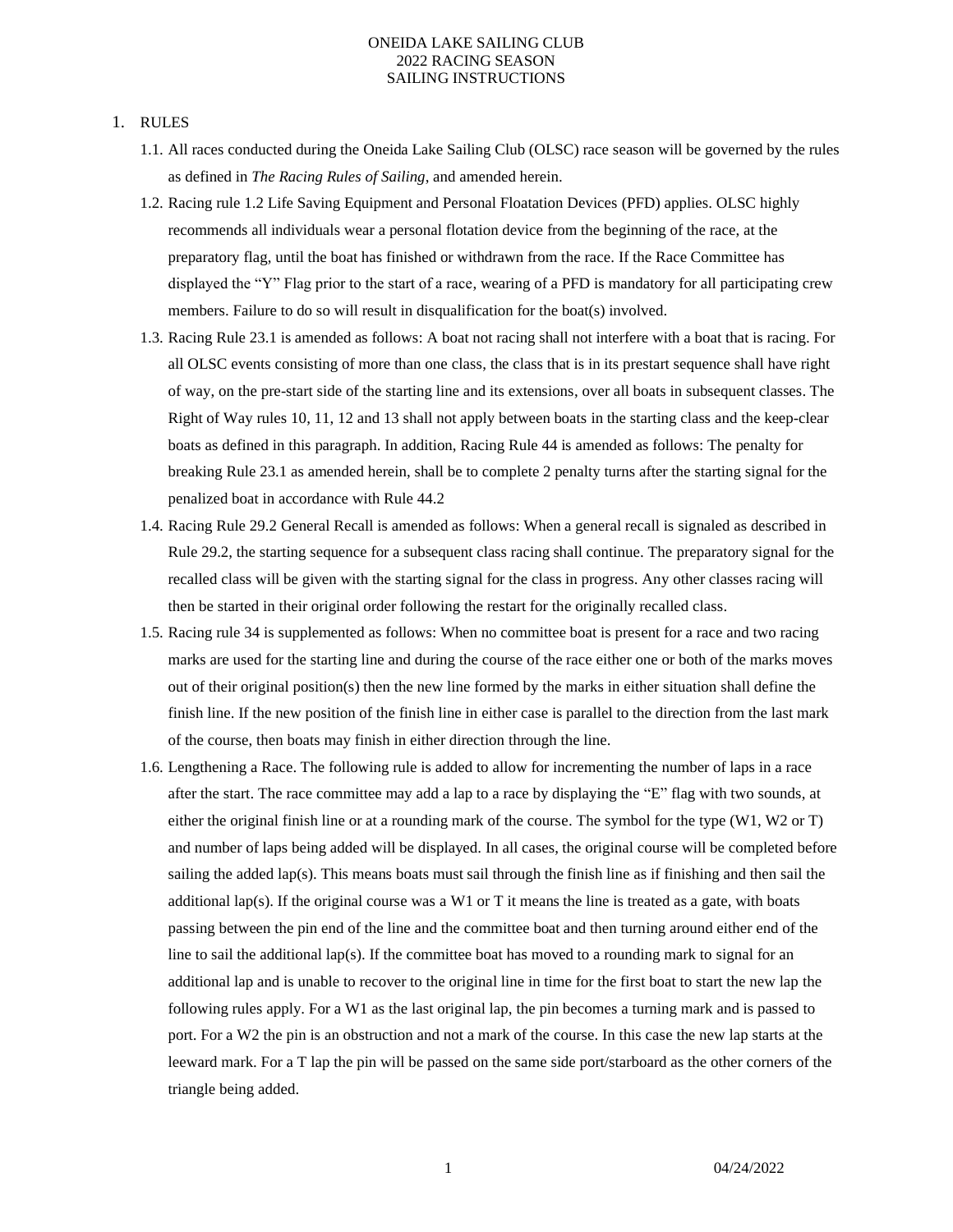# 2. POLICY

- 2.1. It shall be the policy of OLSC to take all measures necessary to insure the safety of our members and guests in all of our activities. In order to further this policy, it is therefore mandatory that all of our race participants, skippers and crew alike, agree to adhere to the following conditions:
- 2.2. No person on board a boat shall consume alcohol while racing; where racing is defined in the Racing Rules.
- 2.3. The skipper of each boat is required to conduct an inspection of all safety equipment on board to insure it is functioning properly before leaving the dock to compete.

## 3. NOTICES TO COMPETITORS

Notices to competitors will be posted on the Official Notice Board at Callahan's Marina.

## 4. CHANGES TO SAILING INSTRUCTIONS

Any change(s) to the sailing instructions will be posted on the Official Notice Board at Callahan's Marina.

## 5. RACING LEVELS AND HANDICAPPING

OLSC has two racing fleets, designated the Open Fleet and the White Sail Fleet, which provide sailors with two levels of racing competition.

- 5.1. **Open Fleet:** Open to any member of OLSC with an established PHRF handicap. Boats may use spinnakers when racing in this fleet. The open fleet is split into two divisions, PHRF 1 and PHRF 2. PHRF 1 includes all boats with a PHRF rating of 174 or lower and PHRF 2 is all those boats with a rating of 177 or higher. A boat with a rating higher than 174 may compete in the PHRF 1 Division with approval of the race committee. The J-24s will constitute a separate subdivision within the PHRF 1 Division. Each boat will be scored and awarded points in their respective division and subdivision. Season champions will be determined for each PHRF Division, and for the J-24 subdivision. Races sailed by this fleet will have two starts with the PHRF 2 division starting 5 minutes before division 1. If there are two or less boats in either division for any race, then there will be only one start for that race. Boats competing in this fleet will be scored using the PHRF handicapping procedure described in 5.3 below.
- 5.2. **White Sail Fleet:** Open to any member of OLSC. This fleet was established as a developmental fleet and is generally considered to be less competitive. Boats in the White Sail Fleet may use only main and/or jib sails while racing. The White Sail Fleet consists of one division. Races sailed by this fleet will have one start. Scoring for this fleet will be based on the Club Handicapping System described in 5.5 below.
- 5.3. **PHRF Handicap Procedure:** PHRF handicaps will be determined from the current issue of the US SAILING PHRF Handicaps Book. For each class of boat, the median PHRF for that class will be used as a base number. If that number is not evenly divisible by three, then it will be rounded to the nearest number divisible by three using standard round off rules. Other adjustments are made to the handicap to allow for sail inventory, motor in water, etc. Any skipper who believes his handicap to be incorrect may appeal in writing to the Race Committee for a review. This appeal should state the reasons for the requested appeal. The Race Committee will consider the reasons given and render a decision.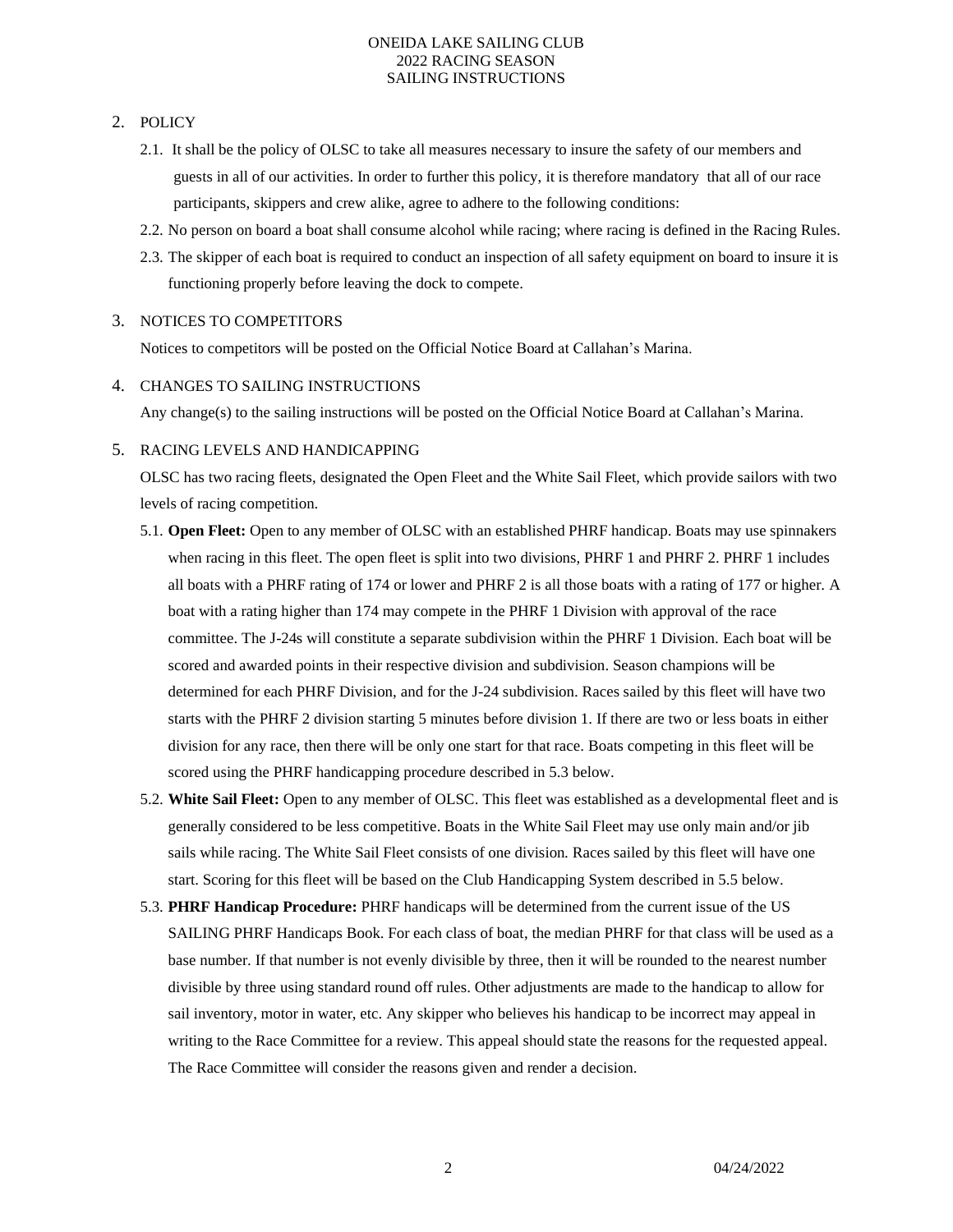- 5.4. Boat skippers and/or owners are obligated to promptly inform the Race Captain or the OLSC handicapper of any changes in sail inventory or modifications to the boat or on-board equipment that may affect their PHRF rating for the current sailing season. PHRF ratings will be posted prior to the start of the season and forms will be available to institute any change. The obligation for notification belongs to the owners or racers of the boat. Any boat for which changes that affect its PHRF rating are not reported will be subject to appropriate penalties and/or disqualifications.
- 5.5. **Club System Handicap:** This system rewards improvement of the skipper and crew from race to race, much like a bowling or golf handicap. A handicap is computed for each race by dividing the time of the scratch boat by the times for each of the other boats racing. The score for each race is determined by multiplying the times for that race by the average of the 3 previous computed handicaps. No race handicap is computed for any boat that does not compete in a particular race. Boats that sailed at least three races the previous season will start the current season with the end of season rating for the previous year. As each race is sailed, one third of the previous season's handicap will drop out. After three races, the current handicap will be based solely on the current season's results. Club handicaps for new OLSC sailors will initially be equal to the PHRF for their boat as determined in 5.3 above.
- 6. CLASS FLAGS

Unless otherwise indicated the class flags for all events shall be as follows: lime green for PHRF 1 boats and magenta for PHRF 2 boats. The White Sail Class Flag will be lime green.

#### 7. TIME LIMITS

- 7.1. **Starting Time:** There will be a twenty-minute time limit after the starting signal for all boats to cross the starting line. If a boat fails to start within this time, it shall be scored DNS.
- 7.2. **First Mark:** If the leading boat does not reach the first mark within 60 minutes after the start, the race will be abandoned or shortened. The leading yacht or committee boat, if present at the first mark, will make this determination. If wind conditions dictate the use of a short leg to enable a windward start the windward mark at the end of the short leg will **not** count as the first mark for purposes of this rule. In that case the time limit to the next mark of the course will be 70 minutes from the starting signal.
- 7.3. **Finishing Times:** Unless otherwise stated, the following limits on race duration shall apply to all races conducted by OLSC, except as noted below. Rule 35 of the Racing Rules applies.

Evening races 2 hours

Weekend races 3 1/2 hours

Time limits for the Commodore's Cup, the White Sail Regatta, the Frenchman's Island race, the Oneida Lake Cup or any other special race will be determined on race day and/or posted in the respective Notice of Race.

7.4. **Finishing on the course:** The race committee, in the interest of time, can finish a boat on the course when it can be determined mathematically that the finishing position of that boat cannot improve with regard to any other boats in its division (class), or in a race with an overall score with regard to any other boat in the race. The boat will not be scored as DNF but rather in the last position relative to the boats racing.